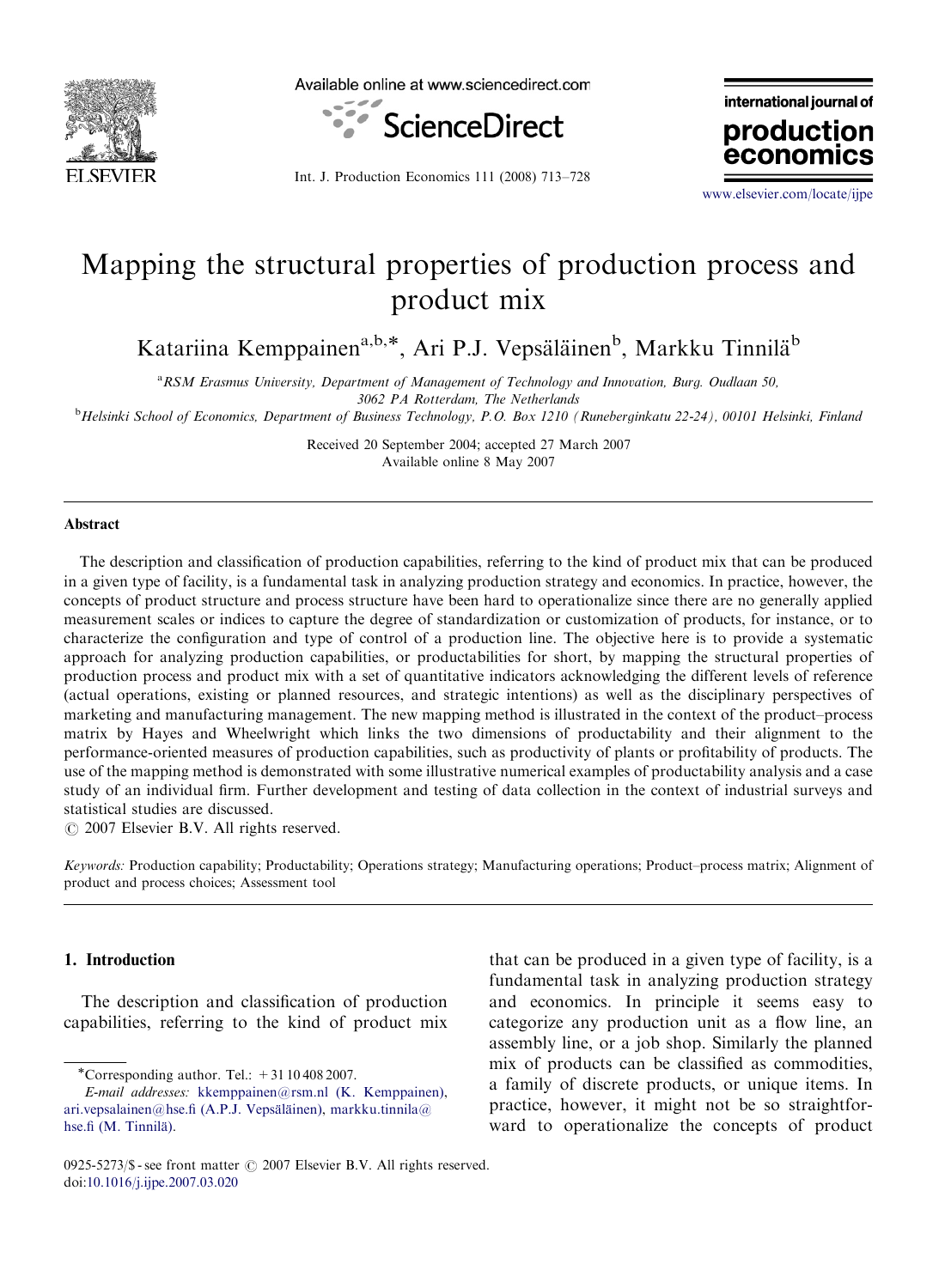structure and process structure rigorously and generally enough for tracing changes in actual production of some given facilities for comparing production capabilities of any two firms or different industries, on one hand, and for testing the impact of the consistency product and process choices on firm performance, on the other hand. Hence this paper has two objectives. First, it provides a systematic approach for analyzing production capabilities of individual production units or production networks. We call the mapping of the structural properties of production process and product mix the productability analysis in contrast to other more performance-oriented measures of production capabilities, such as productivity of plants or profitability of products. Second, the new mapping method is linked to the well-known product–process matrix ([Hayes and Wheelwright,](#page--1-0) [1979a](#page--1-0)) which has been extensively used over the last decades to study product–process alignment and firm performance. More specifically, we argue that prior to debating on the validity of the normative implications of the product–process matrix it should be assured that manufacturing units are properly positioned by measures relating to the two dimensions of productability.

We have chosen the product–process matrix as the platform for mapping productabilities and for evaluating product and process alignment for several reasons. Firstly, it is the most commonly used framework in the manufacturing strategy literature. Secondly, already [Hayes and Wheel](#page--1-0)[wright \(1979b, p. 136\)](#page--1-0) suggested that their classification can be used for managerial purposes including the following:

- $\bullet$  To determine the appropriate mix of manufacturing facilities, to identify the key manufacturing objectives for each plant, and to monitor progress on those objectives at the corporate level.
- To review investment decisions for plant and equipment in terms of their consistency with product and process plans.
- $\bullet$  To determine the direction and timing of major changes in a company's production processes.
- To evaluate product and market opportunities in light of the company's manufacturing capabilities.
- To select an appropriate process and product structure for entry into a new market.

Accordingly, the new mapping and assessment tool is intended to assist executives in strategic positioning, comparisons and development of production capabilities.

Thirdly, since [Hayes and Wheelwright \(1979b\)](#page--1-0) hypothesized the co-evolution of product structure and process structure, researchers seem to have focused heavily on analyzing the link between firm performance and the match between production line and product mix. However, the positioning of manufacturing plants into the matrix has been based on managerial perceptions of production capabilities or executional aspects such as capacity, speed, and quality with less concern for the structural properties of product mix or manufacturing operations. In most of the studies the empirical data on firm performance has been collected under operating conditions that are different, perhaps even drastically, from those intended at the time of manufacturing system design. This may lead to the inconsistency with the implications of the product–process matrix found when structural and infrastructural decisions are essential in developing of a certain manufacturing capabilities [\(Hallgren](#page--1-0) [and Olhager, 2006; Hayes and Wheelwright, 1984](#page--1-0)). Thus, it is reasonable to discuss in some detail three questions concerning the operationalization of mapping the concepts of product structure and process structure: (1) Should a production unit be profiled on the basis of its actual operations, the resources employed, or perhaps on the basis of its strategic intentions? (2) Do the most commonly used definitions of product structure and process structure, such as product customization and process continuity, suffice for mapping of production units into the product–process matrix? (3) How reliable are the selected questions and qualitative measures used and how accurately would any representative of the company studied, or of a different company even in another industry, replicate the outcome? The following examples drawn from real-life cases illustrate the issues involved.

Example 1. A car manufacturer invested heavily in a flexible manufacturing system (FMS) to be able to produce a wide range of makes, just to see the customers to order only a few variants during the first years of operation, due to a recession. Does this mean that the automaker had relocated itself on the axis of product mix from the intended customized end of one-of-a-kind products towards mass products indicated by the operational records. Furthermore, how should the FMS line be positioned